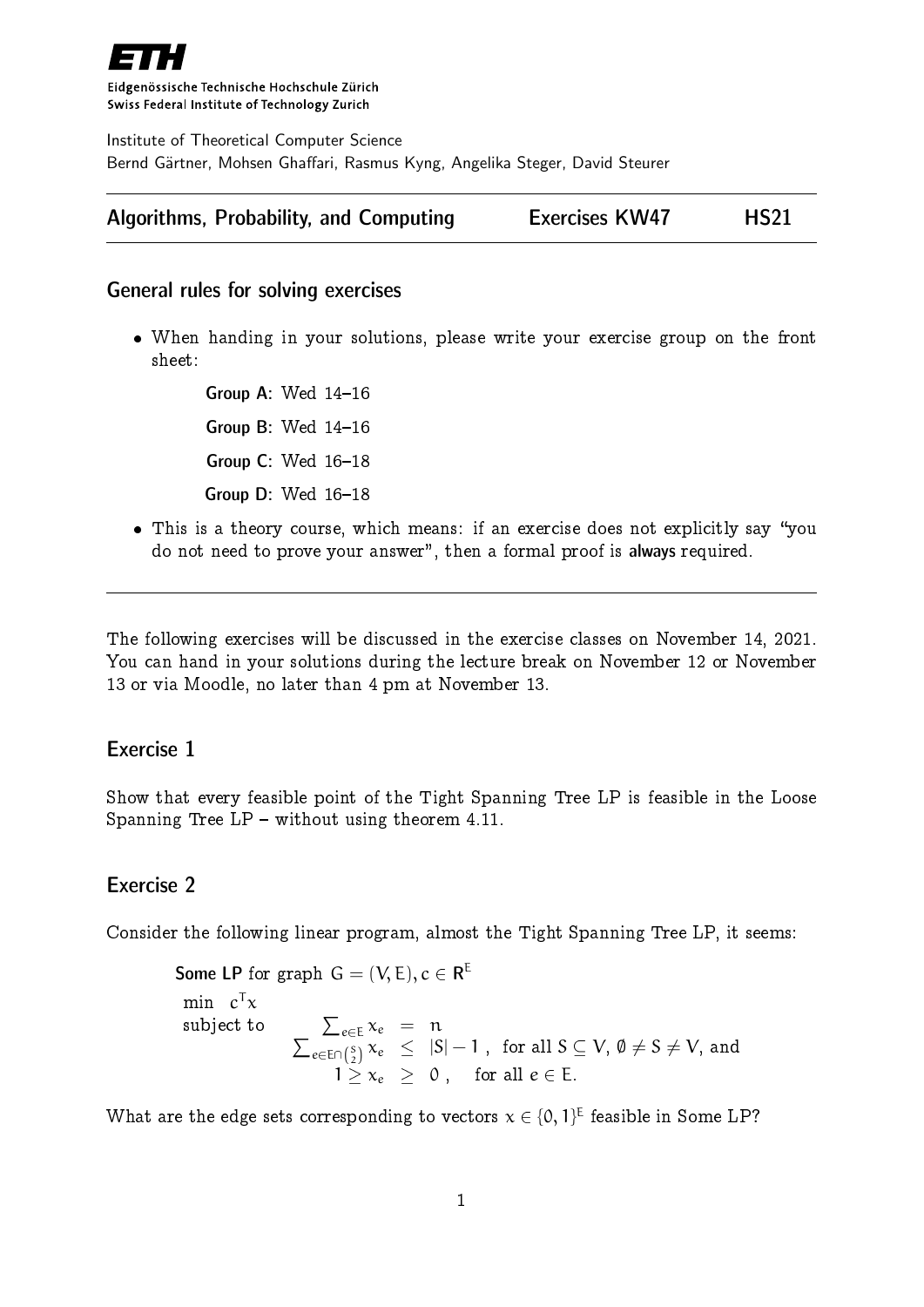#### Exercise 3

Let  $D = (V, A)$  be a directed graph and let s,  $t \in V$ . To any vertex set  $S \subseteq V$  we associate a cut  $C(S) \subset A$  that consists of all arcs between S and  $V \setminus S$ . We say that  $C(S)$  is an s-t cut if  $s \in S$  and  $t \notin S$ . We say that  $C(S)$  is a strong s-t cut if it is an s-t cut and if all edges in  $C(S)$  are directed away from  $V \setminus S$ . See Figure [1](#page-1-0) for an example.

In this exercise we will prove the following lemma and see that it is a special case of the Farkas lemma we have seen in the lecture. Informally, it says that there is a simple certicate for both proving and disproving the existence of a directed s-t path in D.

<span id="page-1-1"></span>Lemma 1 (Farkas lemma for s-t-paths). Exactly one of the following two statements holds for any directed graph  $D = (V, A)$  and for any two vertices s,  $t \in V$ .

- i) There exists a directed s-t path.
- ii) There exists a strong s-t cut.

For every vertex  $\mathsf{v}\in \mathsf{V}$  let  $\delta(\mathsf{v})^+ \subseteq \mathsf{A}$  denote the arcs that are outgoing from  $\mathsf{v}$  and let  $\delta(\nu)^+ \subseteq A$  denote the arcs that are incoming to  $\nu.$ 

(a) Show that there is a directed s-t path in D if and only if the following system of equations and inequalities has a solution over the real valued variables  $\{x_e | e \in A\}$ .

$$
\forall \nu \in V: \quad \sum_{e \in \delta(\nu)^+} x_e - \sum_{e \in \delta(\nu)^-} x_e = \begin{cases} 0 & \text{ if } \nu \in V \setminus \{s,t\} \\ 1 & \text{ if } \nu = s \\ -1 & \text{ if } \nu = t \end{cases}
$$

$$
\forall e \in A: \quad x_e \ge 0
$$

- (b) Prove Lemma [1](#page-1-1) by applying some version of Farkas lemma to the system in (a).
- (c) Prove Lemma [1](#page-1-1) directly without using (a) or Farkas lemma.



<span id="page-1-0"></span>Figure 1: An illustrative example of a strong s-t cut. The cut  $C(S)$  is a strong s-t cut because all edges in  $C(S)$  are directed away from  $V \setminus S$ .